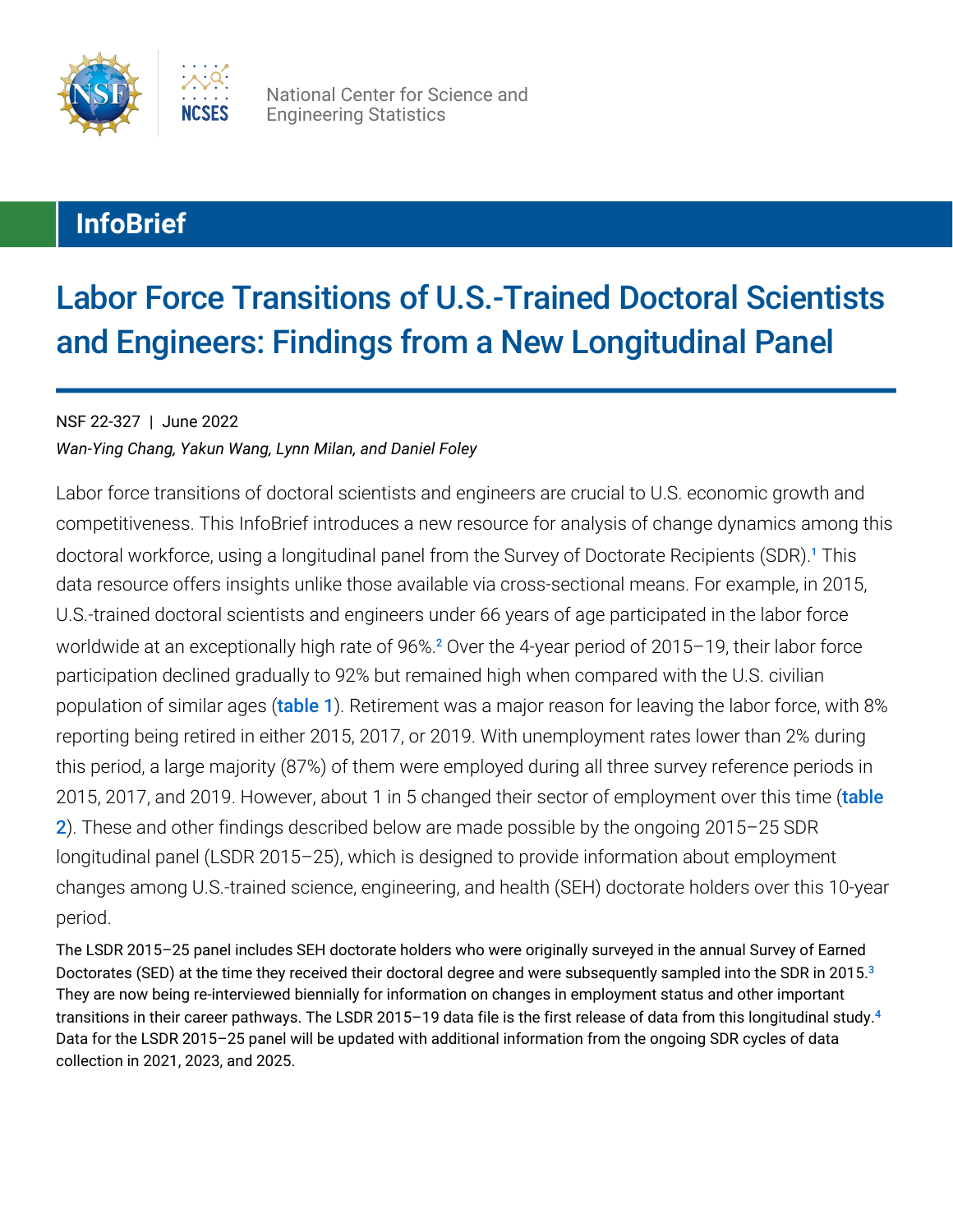#### <span id="page-1-0"></span>**Table 1**

#### **Labor force participation and unemployment of U.S. civilian population and LSDR population: 2015–19** (Percent)

|                                |            | Labor force participation | Unemployment |                   |  |  |  |
|--------------------------------|------------|---------------------------|--------------|-------------------|--|--|--|
| Population                     | <b>CPS</b> | LSDR <sup>a</sup>         | <b>CPS</b>   | LSDR <sup>a</sup> |  |  |  |
| General age range <sup>b</sup> |            |                           |              |                   |  |  |  |
| 2015                           | 76.71      | 95.80                     | 4.32         | 1.56              |  |  |  |
| 2017                           | 77.41      | 94.17                     | 3.62         | 1.70              |  |  |  |
| 2019                           | 78.20      | 91.68                     | 2.97         | 1.43              |  |  |  |
| Older age range <sup>c</sup>   |            |                           |              |                   |  |  |  |
| 2015                           | 63.93      | 90.32                     | 3.77         | 1.85              |  |  |  |
| 2017                           | 64.52      | 84.73                     | 3.10         | 2.54              |  |  |  |
| 2019                           | 65.35      | 76.91                     | 2.57         | 2.03              |  |  |  |

CPS = Current Population Survey; LSDR = Survey of Doctorate Recipients longitudinal panel.

<sup>a</sup> The LSDR target population consists of approximately 856,000 U.S.-trained research doctorate holders in science, engineering, or health fields who earned their doctorates before 2014 and were 65 years of age or younger in 2015.

 $b$  General age range is 25–64 years for the CPS and all ages for the LSDR.

 $\text{c}$  Older age range is 55–64 years for the CPS and 56–65 years in 2015 for the LSDR.

#### **Note(s):**

Labor force and unemployment statistics of U.S. civilian population are CPS 2015, 2017, and 2019 annual average employment status tables are available at <https://www.bls.gov/charts/employment-situation/civilian-labor-force-participation-rate.htm> and at [https://www.bls.gov/charts/](https://www.bls.gov/charts/employment-situation/civilian-unemployment.htm) [employment-situation/civilian-unemployment.htm](https://www.bls.gov/charts/employment-situation/civilian-unemployment.htm). CPS definitions for U.S. civilian population and labor force are detailed at [https://www.bls.gov/](https://www.bls.gov/cps/definitions.htm#population) [cps/definitions.htm#population](https://www.bls.gov/cps/definitions.htm#population).

#### **Source(s):**

National Center for Science and Engineering Statistics, Survey of Doctorate Recipients longitudinal panel 2015–25 (LSDR 2015–19 data file).

#### <span id="page-1-1"></span>**Table 2**

#### **Changes in employment status among the SEH doctorate holders, by sex, career stage, and visa status: 2015–19**

(Number and percent)

| Population                                                      | All SEH doctorate<br>holders |         | Women         |         | Men           |         | Early career |         | Age 56-65 |                  | U.S. citizens and<br>permanent<br>residents |                | Temporary visa<br>holders |         |
|-----------------------------------------------------------------|------------------------------|---------|---------------|---------|---------------|---------|--------------|---------|-----------|------------------|---------------------------------------------|----------------|---------------------------|---------|
| characteristics                                                 | <b>Number</b>                | Percent | <b>Number</b> | Percent | <b>Number</b> | Percent | Number       | Percent |           | Number   Percent |                                             | Number Percent | <b>Number</b>             | Percent |
| Panel<br>population                                             | 856,050                      | 100.0   | 299,300       | 100.0   | 556,750       | 100.0   | 164,250      | 100.0   | 235,000   | 100.0            | 598,950                                     | 100.0          | 257,100                   | 100.0   |
| Labor force status at each survey reference period <sup>a</sup> |                              |         |               |         |               |         |              |         |           |                  |                                             |                |                           |         |
| Employed in<br>2015                                             | 807,300                      | 94.3    | 273,950       | 91.5    | 533,350       | 95.8    | 157,050      | 95.6    | 208,300   | 88.7             | 561,000                                     | 93.7           | 246,350                   | 95.8    |
| Employed in<br>2017                                             | 792,450                      | 92.6    | 270,250       | 90.3    | 522,200       | 93.8    | 157,600      | 96.0    | 194,050   | 82.6             | 548,400                                     | 91.6           | 244,000                   | 94.9    |
| Employed in<br>2019                                             | 773,600                      | 90.4    | 264,950       | 88.5    | 508,700       | 91.4    | 157,750      | 96.0    | 177,050   | 75.4             | 532,500                                     | 88.9           | 241,100                   | 93.8    |
| Unemployed<br>in 2015                                           | 12,800                       | 1.5     | 5,400         | 1.8     | 7,400         | 1.3     | 3,700        | 2.2     | 3,950     | 1.7              | 8,450                                       | 1.4            | 4,300                     | 1.7     |
| Unemployed<br>in 2017                                           | 13,700                       | 1.6     | 5,150         | 1.7     | 8,550         | 1.5     | 2,850        | 1.7     | 5,050     | 2.2              | 9,500                                       | 1.6            | 4,200                     | 1.6     |
| Unemployed<br>in 2019                                           | 11,250                       | 1.3     | 3,950         | 1.3     | 7,300         | 1.3     | 2,250        | 1.4     | 3,650     | 1.6              | 7,850                                       | 1.3            | 3,400                     | 1.3     |
| Not in labor<br>force in 2015                                   | 35,950                       | 4.2     | 19,900        | 6.6     | 16,050        | 2.9     | 3,500        | 2.1     | 22,750    | 9.7              | 29,500                                      | 4.9            | 6,450                     | 2.5     |
| Not in labor<br>force in 2017                                   | 49,900                       | 5.8     | 23,900        | 8.0     | 26,000        | 4.7     | 3,800        | 2.3     | 35,900    | 15.3             | 41,050                                      | 6.9            | 8,850                     | 3.4     |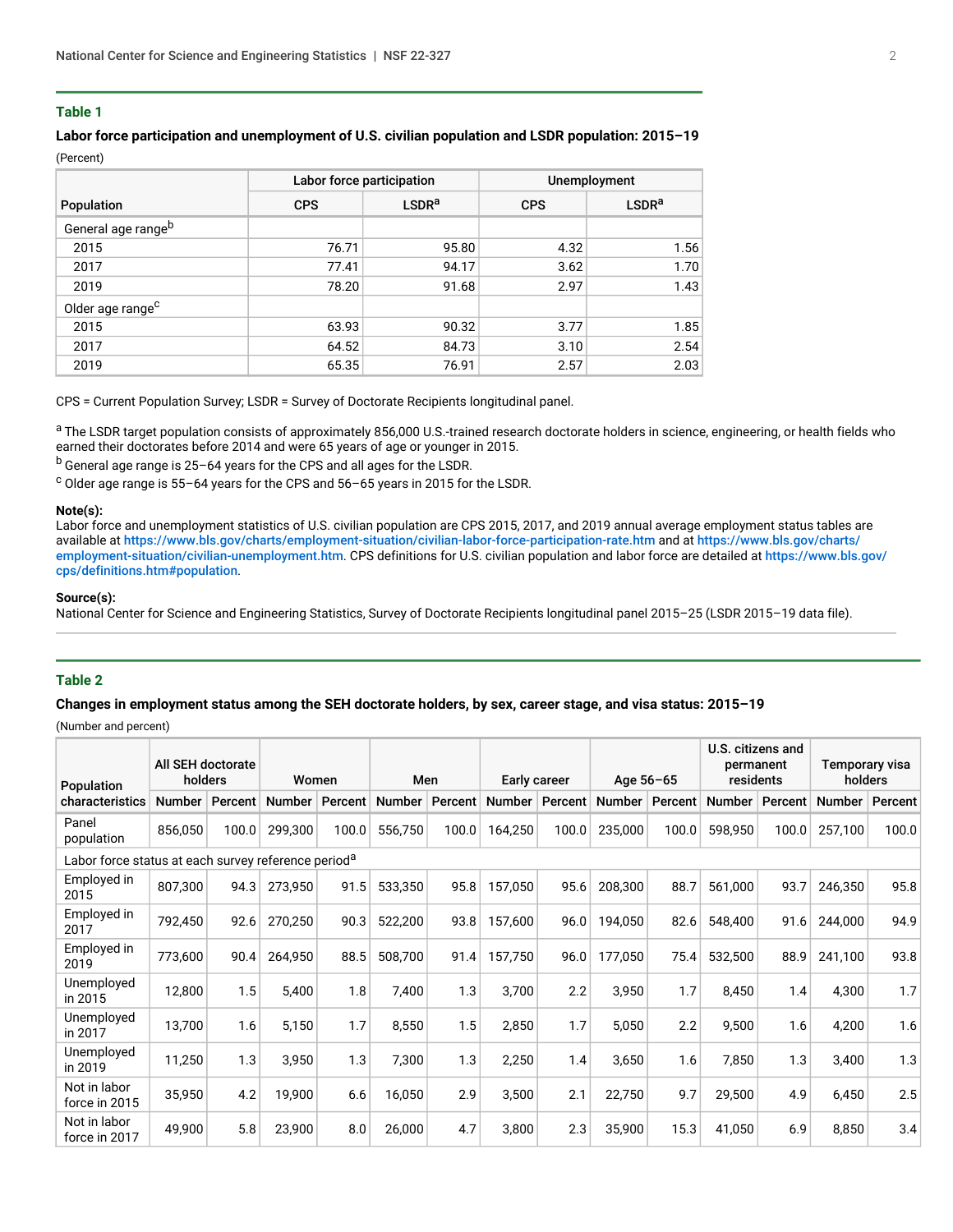#### **Table 2**

#### **Changes in employment status among the SEH doctorate holders, by sex, career stage, and visa status: 2015–19**

(Number and percent)

| Population                                                     | All SEH doctorate<br>holders |         | Women            |      | Men     |         | Early career     |      | Age 56-65        |      | U.S. citizens and<br>permanent<br>residents |      | Temporary visa<br>holders |         |
|----------------------------------------------------------------|------------------------------|---------|------------------|------|---------|---------|------------------|------|------------------|------|---------------------------------------------|------|---------------------------|---------|
| characteristics                                                | Number                       | Percent | Number   Percent |      | Number  | Percent | Number   Percent |      | Number   Percent |      | Number   Percent                            |      | Number                    | Percent |
| Not in labor<br>force in 2019                                  | 71,200                       | 8.3     | 30,400           | 10.2 | 40,800  | 7.3     | 4,250            | 2.6  | 54,250           | 23.1 | 58,600                                      | 9.8  | 12,600                    | 4.9     |
| Retirement status at each survey reference period <sup>a</sup> |                              |         |                  |      |         |         |                  |      |                  |      |                                             |      |                           |         |
| Retired in<br>2015                                             | 21,700                       | 2.5     | 8.950            | 3.0  | 12,800  | 2.3     | 200              | 0.1  | 20,250           | 8.6  | 19,100                                      | 3.2  | 2,650                     | 1.0     |
| Retired in<br>2017                                             | 36,450                       | 4.3     | 13,150           | 4.4  | 23,300  | 4.2     | 200              | 0.1  | 34,100           | 14.5 | 30,900                                      | 5.2  | 5,550                     | 2.2     |
| Retired in<br>2019                                             | 58,300                       | 6.8     | 20,600           | 6.9  | 37,700  | 6.8     | 800              | 0.5  | 52,000           | 22.1 | 48,900                                      | 8.2  | 9,400                     | 3.7     |
| Employment and residency: 2015-19b                             |                              |         |                  |      |         |         |                  |      |                  |      |                                             |      |                           |         |
| Not in labor<br>force at least<br>once                         | 87,600                       | 10.2    | 39,550           | 13.2 | 48,050  | 8.6     | 7,800            | 4.8  | 60,200           | 25.6 | 69,450                                      | 11.6 | 18,150                    | 7.1     |
| Unemployed<br>at least once                                    | 30,400                       | 3.6     | 12,200           | 4.1  | 18,200  | 3.3     | 7,450            | 4.6  | 9,600            | 4.1  | 20,900                                      | 3.5  | 9,500                     | 3.7     |
| Retired at<br>least once                                       | 64,500                       | 7.5     | 22,700           | 7.6  | 41,800  | 7.5     | 950              | 0.6  | 57,100           | 24.3 | 53,300                                      | 8.9  | 11,150                    | 4.3     |
| Working part<br>time at least<br>once                          | 123,100                      | 14.4    | 61,100           | 20.4 | 62,000  | 11.1    | 18,100           | 11.0 | 52,100           | 22.2 | 94,050                                      | 15.7 | 29,050                    | 11.3    |
| Employed in<br>2015, 2017,<br>and 2019                         | 745,402                      | 87.1    | 251,200          | 83.9 | 494,200 | 88.8    | 150,000          | 91.3 | 169,250          | 72.0 | 513,900                                     | 85.8 | 231,500                   | 90.0    |
| Reside in U.S.<br>in 2015-19                                   | 730,300                      | 85.3    | 266,150          | 88.9 | 464,150 | 83.4    | 138,550          | 84.4 | 204,100          | 86.9 | 567,700                                     | 94.8 | 162,600                   | 63.3    |
| Reside abroad<br>in 2015-19                                    | 101.050                      | 11.8    | 26.300           | 8.8  | 74.800  | 13.4    | 18.050           | 11.0 | 26.650           | 11.3 | 19,350                                      | 3.2  | 81,700                    | 31.8    |
| Employment sector changes: 2015, 2017, and 2019 <sup>C</sup>   |                              |         |                  |      |         |         |                  |      |                  |      |                                             |      |                           |         |
| Changed<br>employer<br>sector at least<br>once                 | 143,900                      | 19.3    | 56,450           | 22.5 | 87,450  | 17.7    | 40,200           | 26.8 | 32,600           | 19.3 | 103,600                                     | 20.2 | 40,300                    | 17.4    |
| Involuntarily<br>out of field at<br>least once                 | 20,100                       | 2.7     | 6,450            | 2.6  | 13,650  | 2.8     | 3,350            | 2.2  | 4,350            | 2.6  | 13,450                                      | 2.6  | 6,650                     | 2.9     |
| Received<br>federal<br>support at<br>least once                | 265,200                      | 35.6    | 91.050           | 36.2 | 174.150 | 35.2    | 61.200           | 40.8 | 54.900           | 32.4 | 203.500                                     | 39.6 | 61.700                    | 26.7    |
| In non-S&E<br>occupation at<br>least once                      | 189,150                      | 25.4    | 71,000           | 28.3 | 118,150 | 23.9    | 28,400           | 18.9 | 53,050           | 31.3 | 141,550                                     | 27.5 | 47,600                    | 20.6    |

SEH = science, engineering, and health; S&E = science and engineering.

<sup>a</sup> Labor force and retirement status estimates are for the baseline survey in 2015 and follow-up surveys in 2017 and 2019.

<sup>b</sup> Selected characteristic was reported at least one time or at all times in each of the three survey reference periods of 1 February 2015, 2017, or 2019.

 $^\mathrm{c}$  Change in selected employment characteristic occurred at least once among 745,400 who were employed in all three survey reference periods of 1 February 2015, 2017, and 2019.

#### **Note(s):**

The early career doctorate holders are those who earned their doctorates between 2009 and 2013. This subgroup remains in the first 10 years after earning their doctorate degree during the survey period 2015–19.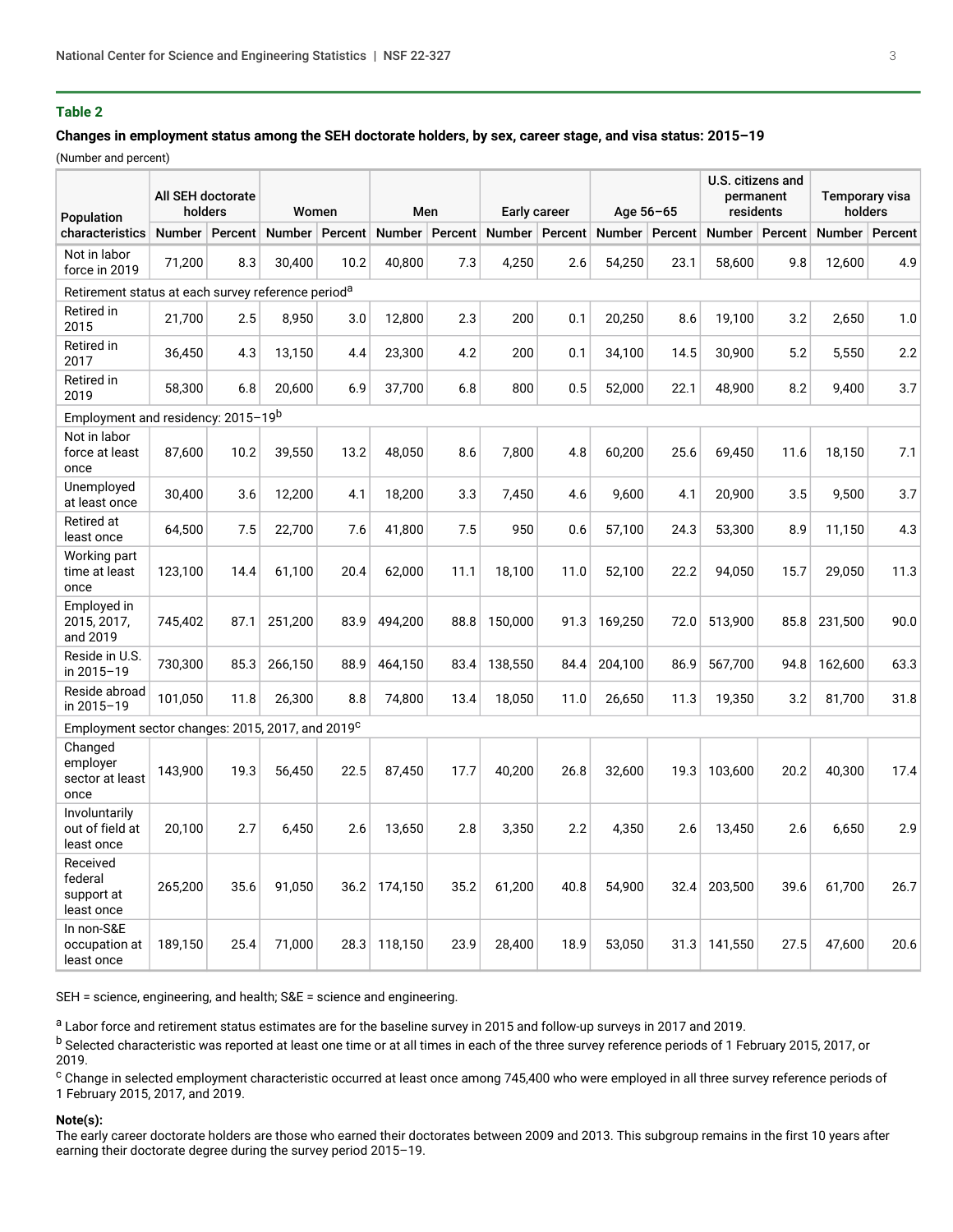#### **Source(s):**

National Center for Science and Engineering Statistics, Survey of Doctorate Recipients longitudinal panel 2015–25 (LSDR 2015–19 data file).

The SDR longitudinal survey data are a new resource for analysis of labor force dynamics and provide information on topics including the incidence of retirement; researcher mobility; and career changes, especially among recent doctorate recipients. The data can be used to study patterns over time and detect changes in the characteristics of the target population at the group and individual level. The longitudinal data are flexible in terms of offering population estimates at multiple points in time and marking transitions between various starting and ending points within the study period. Limitations of the data do exist.<sup>[5](#page-8-4)</sup> For example, duration of unemployment, number of jobs, and other types of transitions cannot be precisely measured because the current survey instruments collect employment data for only a short reference period in each survey year.

### <span id="page-3-0"></span>**Changes in Labor Force Status**

The first 10 years after earning an SEH research doctorate degree is considered the early career stage of employment. In the longitudinal panel, doctoral graduates from years 2009 to 2013 were in their early career during the period 2015–19, and they account for nearly a fifth (19%) of the study population, representing approximately 165,000 doctorate holders. At the other end of the longitudinal panel are doctorate holders in their later career stage in 2015, comprising a group aged 56–65 years. More than a quarter (27%) of the study population is in this older group, representing approximately 235,000 doctorate holders. Though job changes may be more common for early career doctorate holders exploring employment options, transitioning out of the labor force is a more common experience among those in their late career. Unemployment, in contrast, is uncommon throughout this highly trained SEH doctoral population. Less than 4% of them reported being unemployed during one or more of the surveys' reference periods in 2015, 2017, and 2019 ([table 2](#page-1-1)). Overall, a higher proportion of female doctorate holders (4%) experienced unemployment than their male counterparts (3%) during the period. This pattern holds true for early career doctorate holders, with more women (6%) than men (4%) experiencing unemployment.

Not working is generally due to unemployment or being out of the labor force. The incidence of not working was observed during three survey reference periods between 2015 and 2019, and a higher proportion (16% vs. 11%) of women than men were not working during at least one of the reference periods ([table 2](#page-1-1)). Not working could be temporary, especially for those who entered the job market not long ago. Among female early career doctorates, 10% were not working in either 2015 or 2017, but 60% of those previously not working were employed in 2019. In contrast, among male early career doctorates, a smaller proportion (4%) were not working in either 2015 or 2017, and most of them (82%) were later employed in 2019.

### **Employment Mobility**

<span id="page-3-1"></span>Various aspects of employment mobility can be examined for this panel. For example, employment sector is a fundamental factor that affects work experience, opportunities, job security, and prestige of a scientific career (National Research Council 2001). The LSDR 2015–19 data classify the employment sector into eight categories: two educational sectors (academia and 2-year or pre-college institutions), three industry sectors (for-profit, self-employed, and non-profit), and three government sectors (U.S. federal, U.S. state and local, and non-U.S. government). [6](#page-9-0) Occurrence of employment sector changes during 2015–19 was assessed among an estimated 745,400 SEH doctorate holders who were employed during all three survey reference periods. Overall, 19% of this group experienced employment sector changes. Differences in the proportion experiencing employment sector changes were observed among subgroups defined by sex, race or Hispanic ethnicity, doctoral field of study, and U.S. citizenship status ([figure 1](#page-4-0)).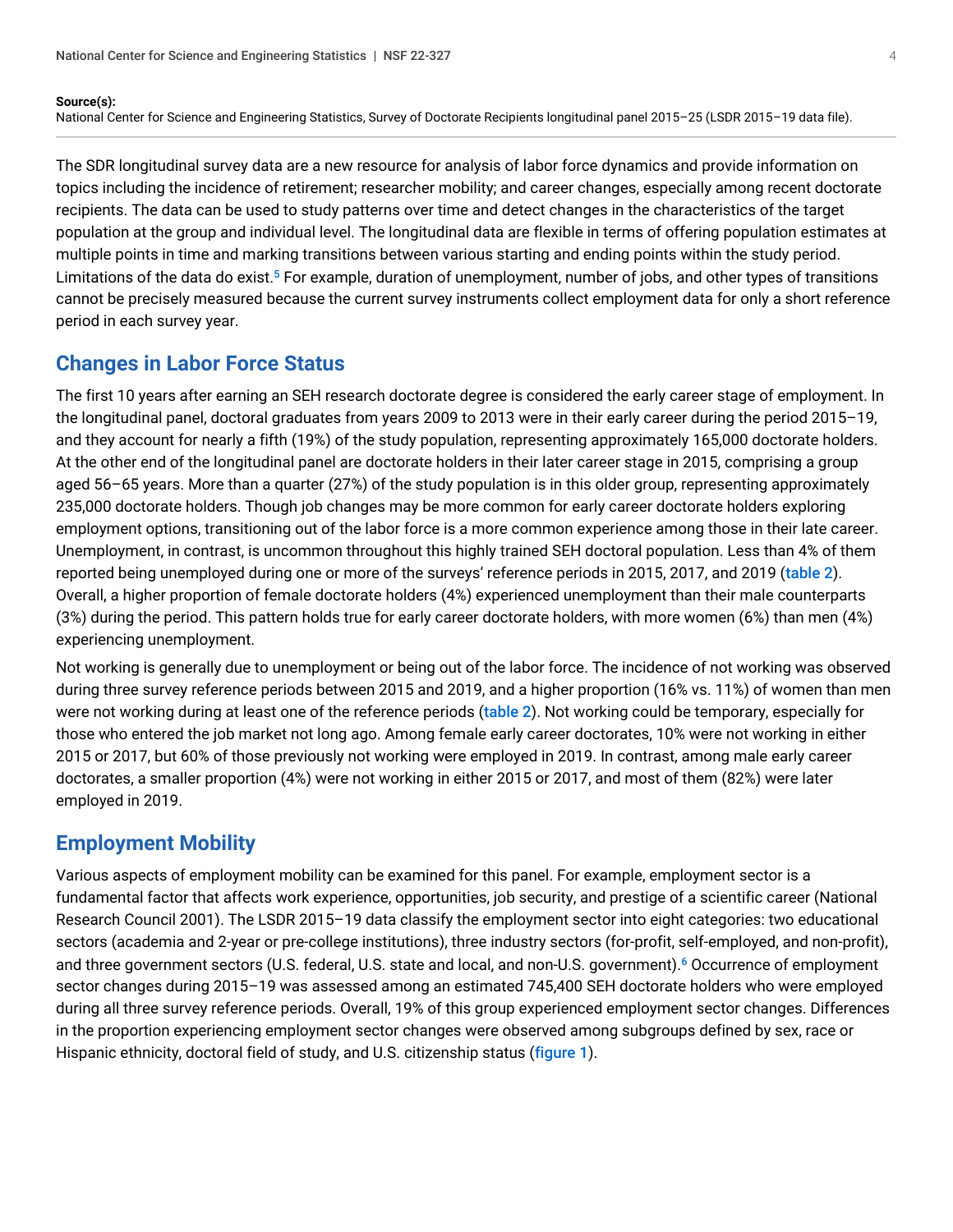#### <span id="page-4-0"></span>**Figure 1**

#### **Employer sector changed at least one time, by selected subgroup: 2015–19**



#### **Note(s):**

The proportions are calculated among those employed for all three survey waves (2015, 2017, and 2019). Error bars indicate the 95% confidence interval of the proportion who experienced a sector change at least once.

#### **Source(s):**

National Center for Science and Engineering Statistics, Survey of Doctorate Recipients longitudinal panel 2015–25 (LSDR 2015–19 data file).

There is a large number of transition patterns observed across all eight sector categories, but 40% were transitions between sub-sectors within one of the three broad sectors of education, industry, and government. Changes across broad employment sectors were most common between education and industry (31%), followed by government and industry (18%), and education and government (9%). Only a small fraction of the changes (3%) involved moving across all three broad sectors during 2015–19. Early career doctorates seeking a career track in research or teaching often head to academia. Nearly half (49%) of the early career doctorates who were employed in all three survey waves were working in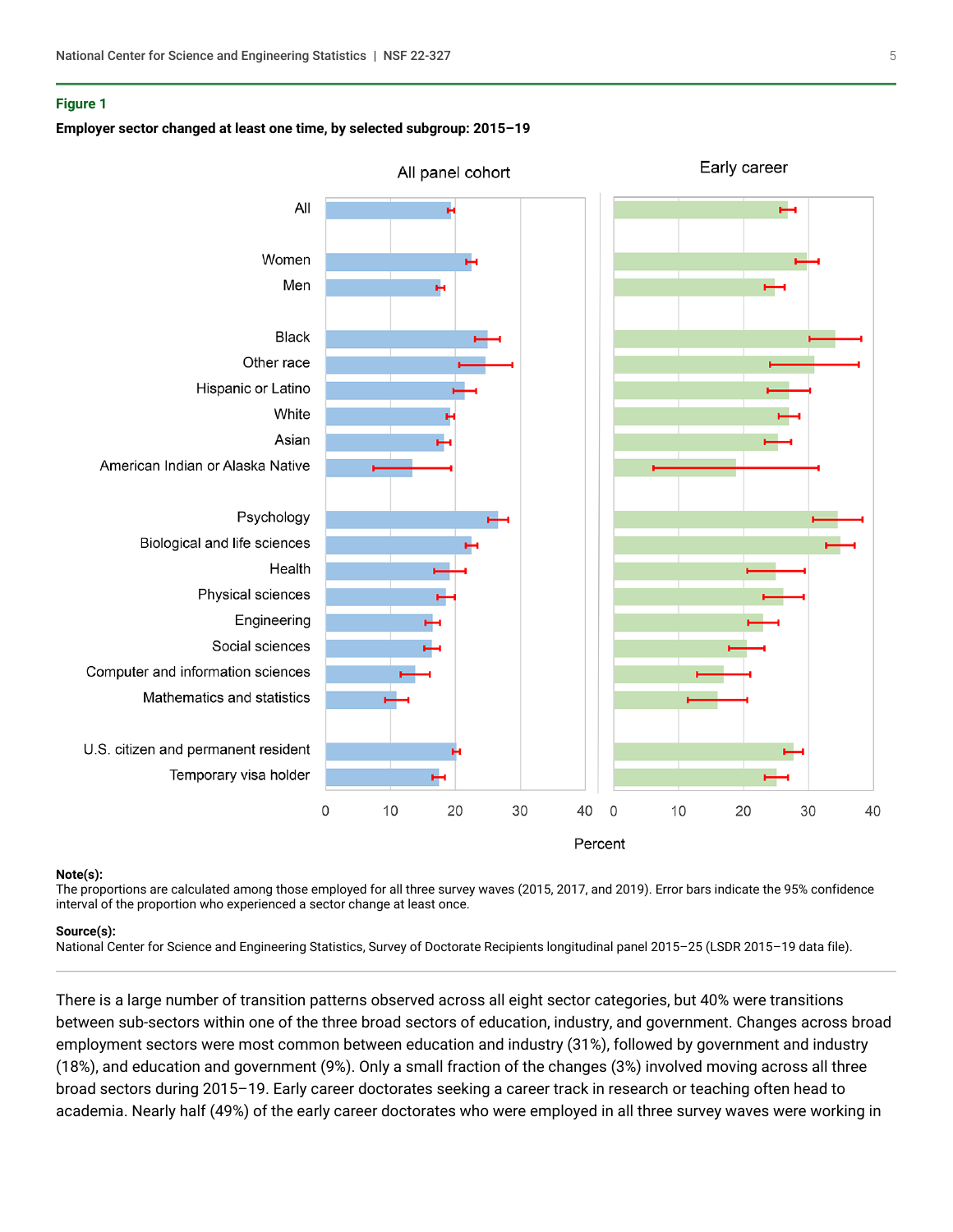academia in 2015. By 2019, about 9% transitioned out of academia, and about 5% transitioned into academia from working in non-academia sectors in 2015. The patterns of moving into and out of academia are illustrated in [figure 2](#page-5-0). Among early career doctorates employed in academia in 2015, approximately 34% were in a tenure track position and 4% were tenured. By 2019, only 2[7](#page-9-1)% were in a tenure track and 21% were tenured.<sup>7</sup>

#### <span id="page-5-0"></span>**Figure 2**

#### **Early career doctorate holders' transitions into or out of academia: 2015–19**

<span id="page-5-1"></span>

#### **Note(s):**

Early career doctorate holders are doctoral graduates from years 2009 to 2013. Academia includes 4-year colleges and universities, medical schools, and university-affiliated research institutes. The non-academia sector includes all business and government sectors, 2-year colleges, and precollege institutions. The proportions are calculated among those employed for all three survey waves (2015, 2017, and 2019).

#### **Source(s):**

National Center for Science and Engineering Statistics, Survey of Doctorate Recipients longitudinal panel 2015–25 (LSDR 2015–19 data file).

Doctorate holders in SEH fields typically work in occupations closely related to their field of study. However, job market demand or professional development may motivate occupational transitions into different fields. Overall, 25% of those employed in all three survey waves worked in a non-science and engineering (S&E) occupation during at least one survey reference date during the 2015–19 period. The early career subgroup had a lower rate at 19%, while 31% of those 56–65 years of age worked a non-S&E job at least once ([table 2](#page-1-1)).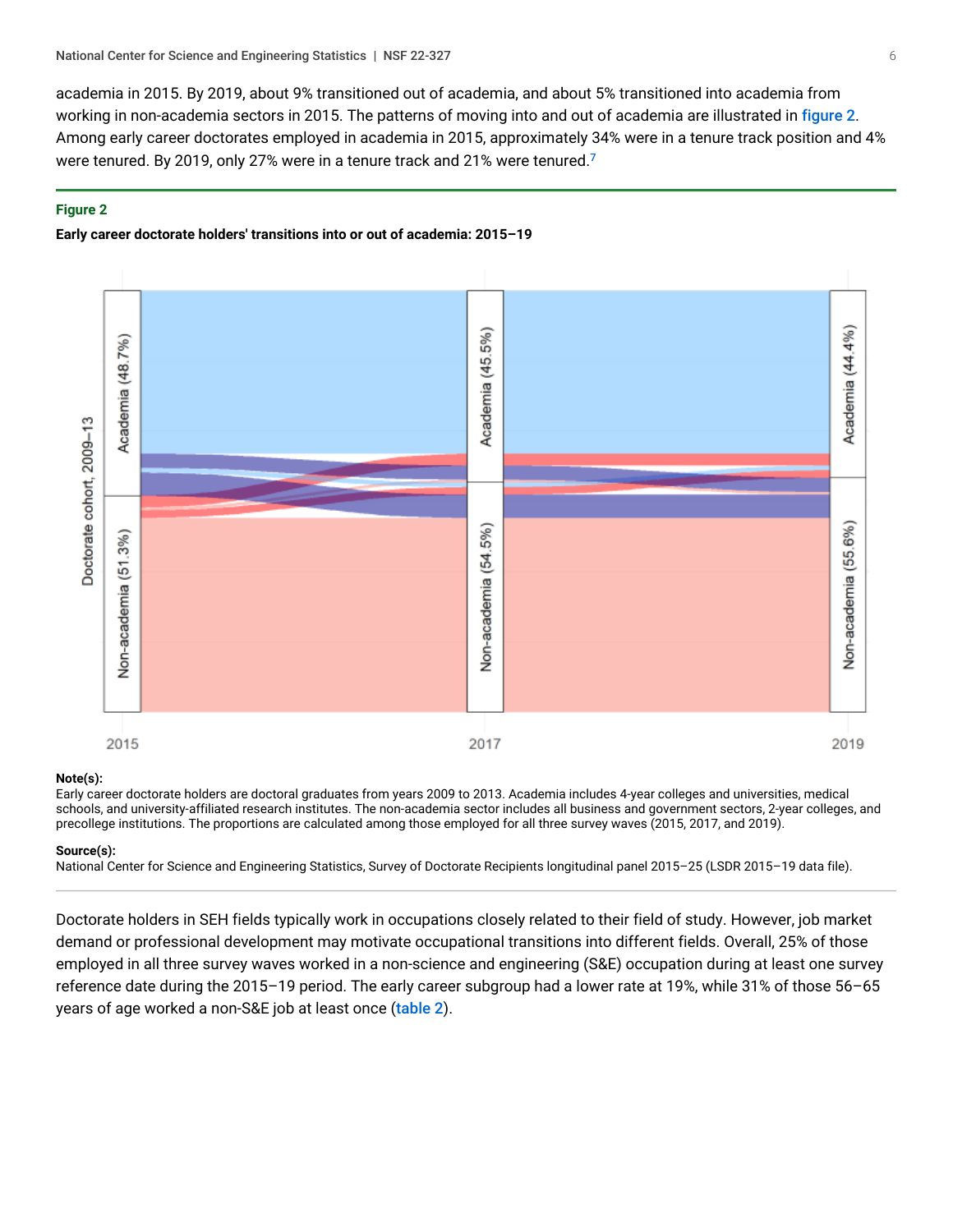Since 2015, the SDR's population coverage has fully represented internationally residing, U.S.-trained SEH doctorate holders (Chang and Foley 2017). The mobility of this highly trained population in terms of location of residence can be studied using the LSDR 2015–19 data. The vast majority (85%) of the panel resided in the United States during all three reference periods, while 12% resided outside of the United States during all three times ([table 2](#page-1-1)). Overall, about 3% moved into or out of the United States during this time (see table 1-C in the detailed statistical tables at [https://ncses.nsf.gov/](https://ncses.nsf.gov/pubs/nsf22326/) [pubs/nsf22326/](https://ncses.nsf.gov/pubs/nsf22326/)). Doctoral graduates with a temporary U.S. visa had a substantially higher proportion residing abroad (32%) during this period ([table 2](#page-1-1)).

### **Transitioning to Retirement and Part-Time Employment**

The LSDR 2015–19 data indicate that only 1% of doctorate holders who were age 55 or younger in 2015 were retired in 2019. This contrasts with a much higher rate of retirement (22%) among those aged 56–65 years. The subgroup of 56– 65-year-old doctorate holders was in their later career in 2015, with 91% having earned their doctorate more than 20 years earlier. In 2015, while 89% of this group was employed, 1 in 10 was not in the labor force, with most of these individuals (9%) being retired. The portion of this subgroup who were retired grew steadily over time, increasing to 15% in 2017 and to 22% in 2019. Among 56–65-year-old doctorate holders employed in 2015, 15% had transitioned to retirement by 2019. Overall, 24% of this age group retired at least one time between 2015 and 2019, accounting for 89% of those who retired at least one time in the full panel.

The one-time, irreversible transition from full-time employment to complete retirement has evolved, with retirement now being viewed as a complex process unfolding over time and varying considerably across individuals (Szinovacz 2013). For those who retired before 2019, the LSDR data currently offers limited information about post-retirement status due to the short time span (2015–19). About 15% of the subgroup of 56–65-year-old doctorate holders reported being retired in 2015 or 2017. Among these individuals, a majority (84%) remained retired at later points in time and 14% reported employment post-retirement. For those who first reported retirement in 2017 or 2019, a substantial portion (31%) were not working or were working part time at some point before the reported retirement.

Results from studies conducted in Europe and the United States suggest that reducing working hours is an appealing option for partial or gradual retirement among older workers as they approach full retirement, and it has potential for extending one's work life (Berg et al. 2020; Cahill and Quinn 2020). Working fewer than 35 hours per week is considered working part time. In the LSDR 2015–19 panel, 14% of doctorate holders were working part time during at least one survey reference date between 2015 and 2019. Working part time was more prevalent among female doctorate holders and minority groups, with 18% of Blacks, 20% of women, and 22% of those aged 56–65 having worked part time at least once during this period. Changes within the part-time employment rate can be observed for those employed during all three survey reference periods. For those aged 55 or younger, the part-time employment rate remained steady and unchanged at about 6%, while the part-time employment rate increased considerably from 14% to 23% among those aged 61–65 ([figure 3](#page-7-0)).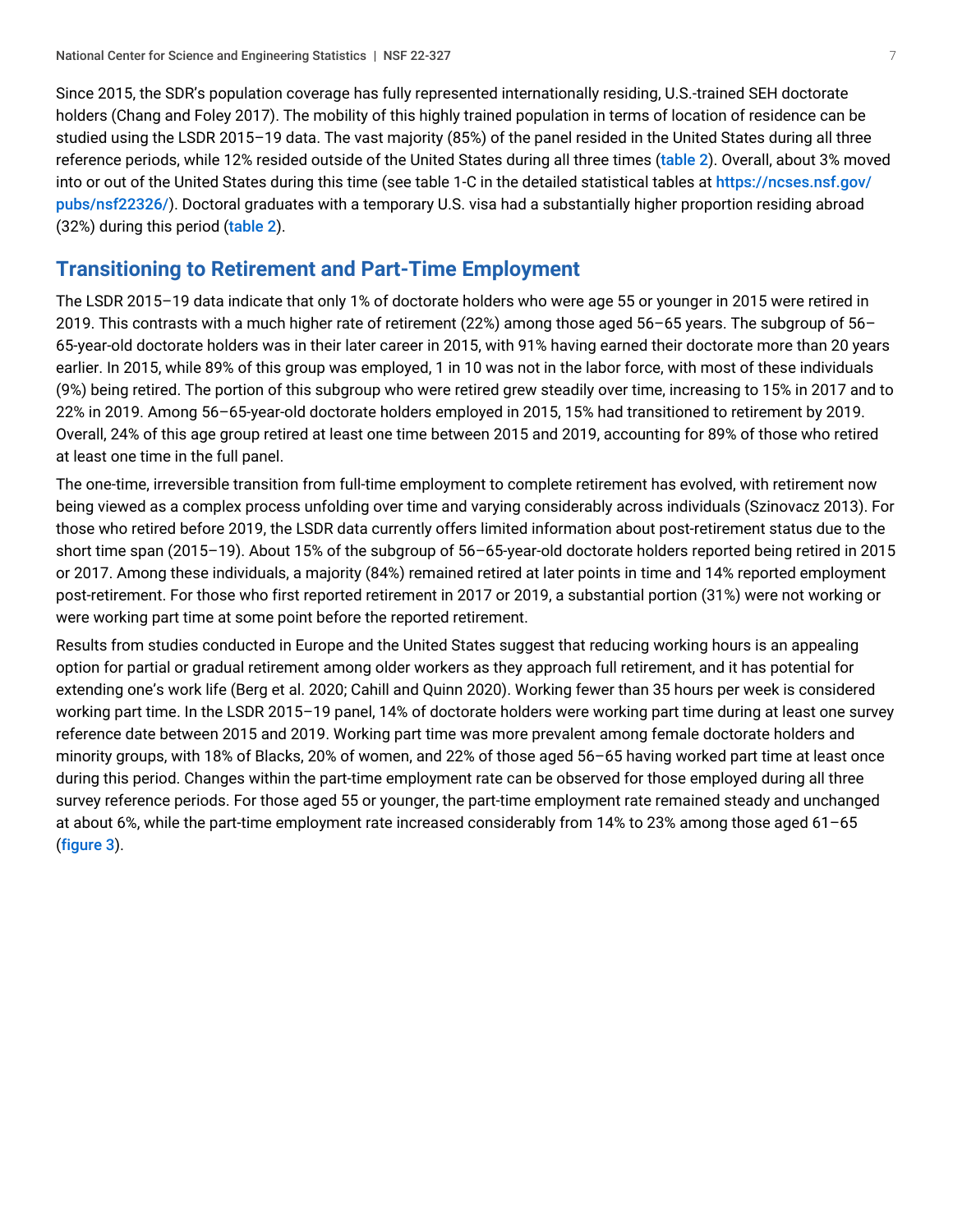#### <span id="page-7-0"></span>**Figure 3**





#### **Note(s):**

Percentage of part-time employment is calculated among those employed during all three survey reference periods (2015, 2017, 2019). Part-time employment is defined as working fewer than 35 hours per week on the principal job. Error bars indicate the 95% confidence interval of the part-time employment rate.

#### **Source(s):**

National Center for Science and Engineering Statistics, Survey of Doctorate Recipients longitudinal panel 2015–25 (LSDR 2015–19 data file).

### <span id="page-7-1"></span>**Data Sources, Limitations, and Availability**

The LSDR 2015–25 is designed to be a general doctoral population panel and track the same individuals across points in time and provide data over a 10-year period, 2015–25. The panel sample was selected from those who were age 65 or younger and responded to the 2015 SDR, which was the baseline survey. The sample consists of 40,148 individuals who earned an SEH doctorate from a U.S. educational institution before 1 July 2013 and represents a population of approximately 860,000 at the baseline. The LSDR 2015–19 data file is the first release of longitudinal data for this panel and contains survey responses from the SED and three cycles of the SDR (2015, 2017, and 2019). A subset of 3,749 individuals who failed to respond in both 2017 and 2019 was excluded from the LSDR 2015–19, and the remaining 36,399 sample cases were weighted to represent the panel baseline population and account for non-respondents. The panel sample used in this report excludes 228 individuals who became ineligible for the survey in 2017 or 2019, it and represents a target population of approximately 856,000 U.S.-trained research doctorate holders in science, engineering, or health fields.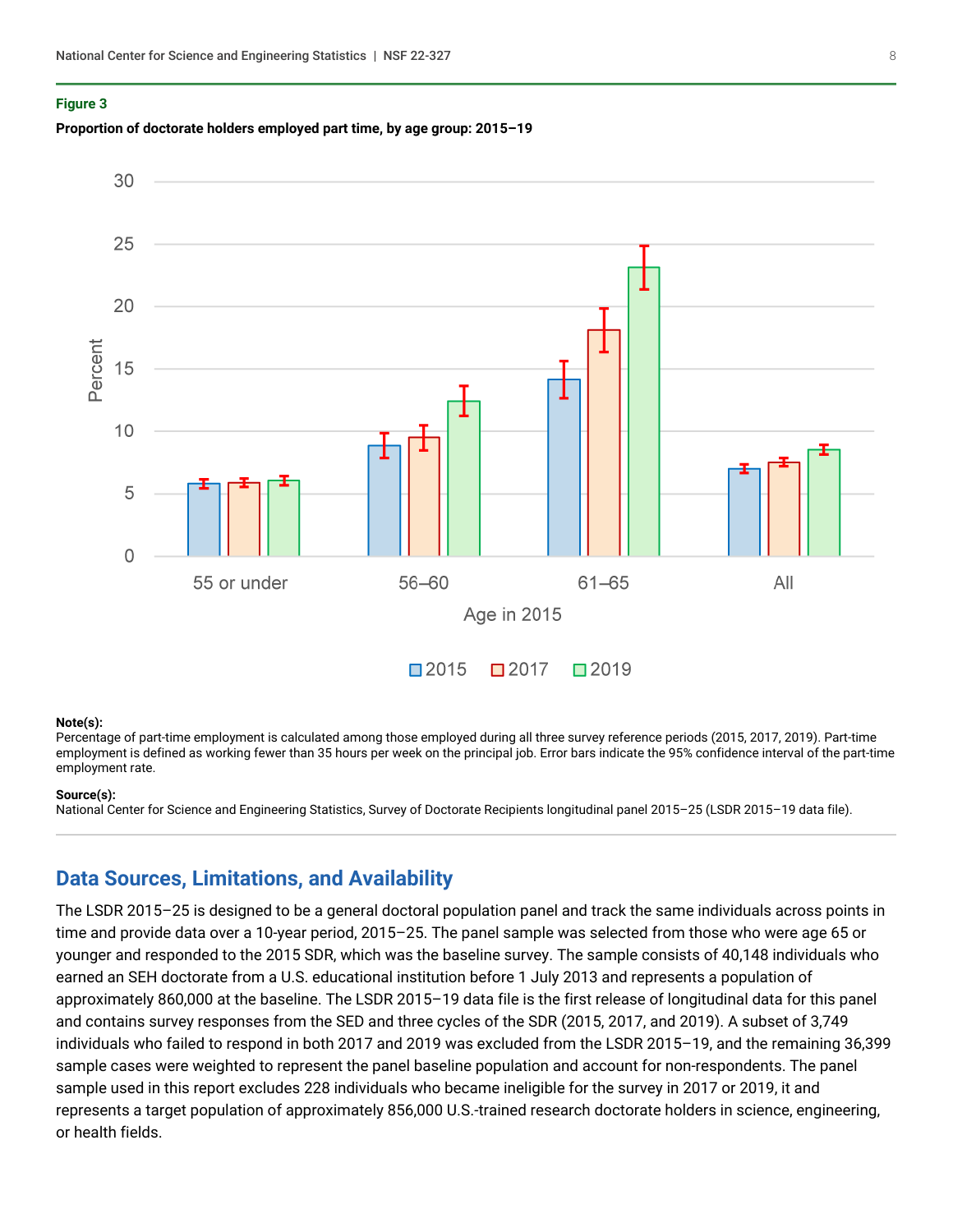In this first release, the LSDR 2015–19 file contains only a subset of 32 variables from each SDR survey cycle. These variables include the items that are critical to representing a completed SDR questionnaire; hence, they have zero or very low item missing rates. Missing data that was imputed for prior cross-sectional SDR surveys was retained, and additional missing data was imputed for sample cases that were non-respondents during one SDR cycle. Also included in the LSDR 2015–19 file are baseline information from the SED that was collected at the time of earning the doctorate, indicators of survey eligibility and response history, and longitudinal survey weight and replicate weight variables. Summary statistics from the LSDR 2015–19 are available in a set of statistical tables (<https://ncses.nsf.gov/pubs/nsf22326/>), and NCSES grants licenses to securely access the restricted use microdata file (<https://ncses.nsf.gov/about/licensing>).

One important data limitation of the LSDR 2015–19 is that a one-week reference period each survey cycle was used to collect most of the employment data, and changes to employment status that occurred between two consecutive survey reference periods may not be accurately captured by the current survey instrument. Some of the standard longitudinal measures of employment, such as number of jobs held, length of each job held, and duration of unemployment spells, cannot be inferred accurately from the LSDR 2015–19 data. All counts of selected events and incidents, such as retirement, unemployment, and being out of the labor force, are based on data reported for the three reference periods. Similarly, the number of transitions from one status to another is based only on data associated with the survey reference periods.

### **References**

Berg P, Hamman MK, Piszczek M, Ruhm CJ. 2020. Can Policy Facilitate Partial Retirement? Evidence from a Natural Experiment in Germany. *ILR Review* 73:1226–51. Available at [https://doi.org/10.1177/0019793920907320](https://www.nsf.gov/cgi-bin/goodbye?https://doi.org/10.1177/0019793920907320).

Cahill KE, Quinn JF. 2020. The Importance of Gradual Retirement in America Today. *Public Policy & Aging Report* 30:107– 12. Available at [https://doi.org/10.1093/ppar/praa013](https://www.nsf.gov/cgi-bin/goodbye?https://doi.org/10.1093/ppar/praa013).

Chang W-Y, Foley D; National Center for Science and Engineering Statistics (NCSES). 2017. *The 2015 Survey of Doctorate Recipients Expands Its Population Coverage and Reporting on Field of Study*. InfoBrief NSF 17-319. Alexandria, VA: National Science Foundation. Available at <https://www.nsf.gov/statistics/2017/nsf17319/>.

National Research Council. 2001. *From Scarcity to Visibility: Gender Differences in the Careers of Doctoral Scientists and Engineers*. Washington, DC: The National Academies Press. Available at [https://doi.org/10.17226/5363](https://www.nsf.gov/cgi-bin/goodbye?https://doi.org/10.17226/5363).

Szinovacz ME. 2013. A multilevel perspective for retirement research. *In* Wang M, editor, *The Oxford Handbook of Retirement*, pp. 152–73. New York, NY: Oxford University Press.

### **Notes**

<span id="page-8-0"></span>[1](#page-0-0) Descriptions, questionnaires, data tables, and publications of the SDR can be found at [https://www.nsf.gov/statistics/](https://www.nsf.gov/statistics/srvydoctoratework/) [srvydoctoratework/](https://www.nsf.gov/statistics/srvydoctoratework/).

<span id="page-8-1"></span>[2](#page-0-1) The population consists of approximately 856,000 U.S.-trained research doctorate holders in science, engineering, or health (SEH) fields, who earned their doctorates before 2014 and were 65 years of age or younger in 2015.

<span id="page-8-2"></span>[3](#page-0-2) Description, questionnaires, data tables, and publications of the SED can be found at [https://www.nsf.gov/statistics/](https://www.nsf.gov/statistics/srvydoctorates/) [srvydoctorates/](https://www.nsf.gov/statistics/srvydoctorates/).

<span id="page-8-3"></span>[4](#page-0-3) The LSDR 2015–25 panel is a large sample of 40,148 individuals selected from the SDR 2015 respondents following a stratified sample design using employment sector reported in 2015, age, indicator of underrepresented race and ethnicity minority, and sex. The LSDR 2015–25 panel represents the target population of U.S.-trained SEH doctorate holders who were 65 years old or younger as of 1 February 2015 and earned their doctorates before 1 July 2013. The LSDR 2015–19 data file includes those who responded for both or either one of the follow-up surveys in 2017 and 2019, and it consists of 36,399 doctorate holders.

<span id="page-8-4"></span>[5](#page-3-0) See "[Data Sources, Limitations, and Availability](#page-7-1)" at the end of this report.